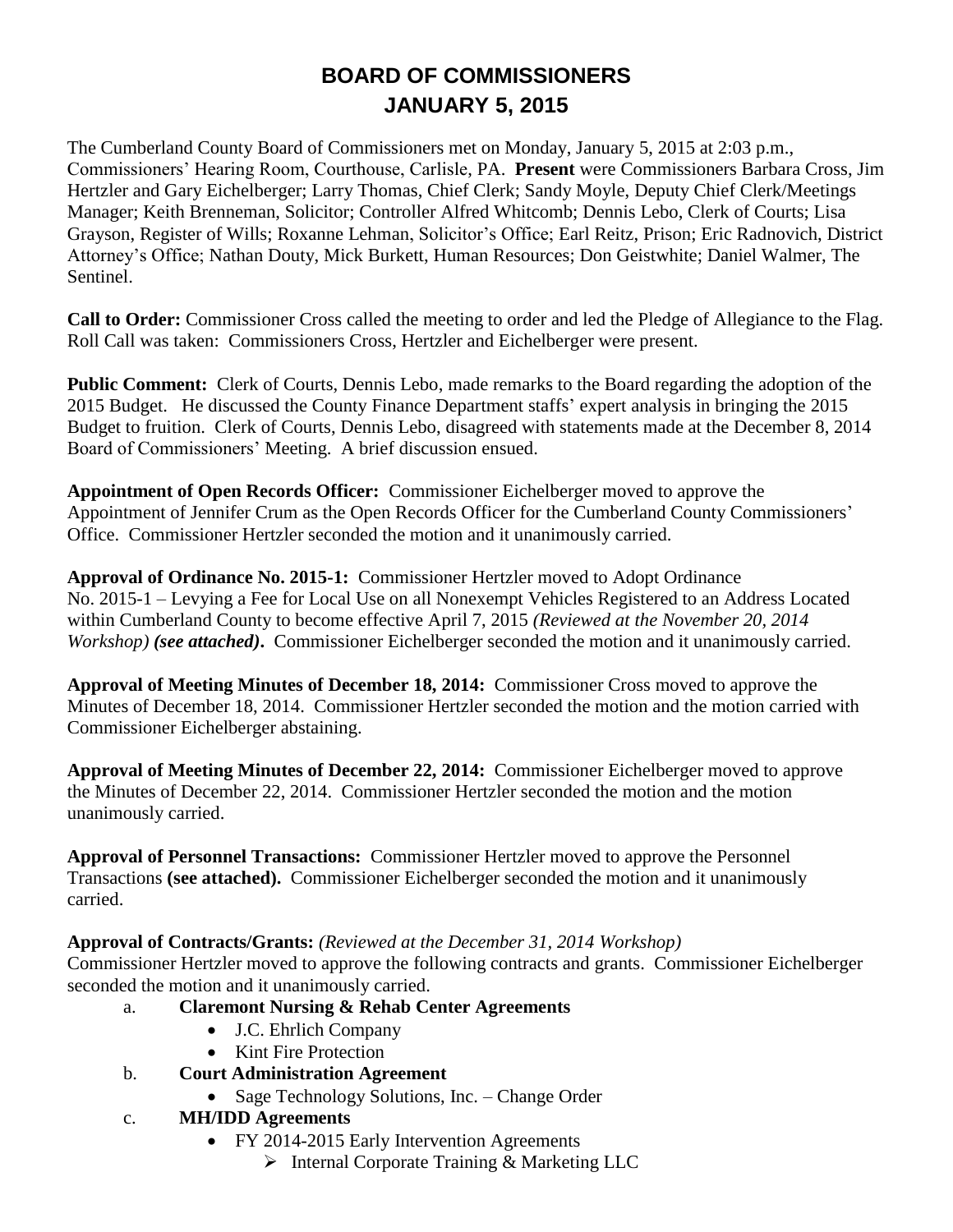- FY 2014-2015 Intellectual and Developmental Disabilities
	- Lebanon County MH/ID/ED Program
	- $\triangleright$  The Advocacy Alliance
- d. **Register of Wills & Clerk of Orphans Court Agreement**
	- PropertyInfo Corporation
- e. **Transportation Agreement** 
	- Keystone Human Services

**Approval of Bid Award to Keefe Commissary to provide Inmate Commissary Services at the Cumberland County Prison** *(Reviewed at the December 31, 2014 Workshop):* Commissioner Hertzler moved to approve the bid award to Keefe Commissary. Commissioner Eichelberger seconded the motion and it unanimously carried.

**Approval of Bid Award to Easton Coach Company to Provide Transportation Services for Work Release Inmates at the Cumberland County Prison** *(Reviewed at the December 31, 2014 Workshop):* Commissioner Hertzler moved to approve the bid award to Easton Coach Company. Commissioner Eichelberger seconded the motion and it unanimously carried.

**Approval of Reappointments to the Cumberland County Municipal Authority** *(Reviewed at the December 18, 2014 Workshop):* Commissioner Cross moved to reappointment Ginnie Kane and Steve Oldt to five-year terms on the Cumberland County Municipal Authority. Their terms will expire on December 31, 2019. Commissioner Eichelberger seconded the motion and it unanimously carried.

**Approval of Reappointment to the Redevelopment Authority** *(Reviewed at the December 18, 2014 Workshop*): Commissioner Hertzler moved to approve the reappointment of Louis R. Martin to a five-year term on the Redevelopment Authority. His term will expire on December 31, 2019. Commissioner Eichelberger seconded the motion and it unanimously carried.

# **Approval of Appointments/Reappointments:** *(Reviewed at the December 31, 2014 Workshop):*

# a. **Cumberland County Local Emergency Planning Committee:**

Commissioner Hertzler moved to approve the reappointment of Dennis Powell to a five-year term on the Cumberland County Local Emergency Planning Committee. His term will commence retroactive on January 1, 2015. His term will expire on December 31, 2019. Commissioner Eichelberger seconded the motion and it unanimously carried.

# b. **Cumberland County Industrial Development Authority:**

Commissioner Eichelberger moved to approve the reappointments of Parker Kuhns and Omar Shute on the Cumberland County Industrial Development Authority. Their terms will expire December 31, 2017. Commissioner Eichelberger moved to reappointment John Durbin and Kenneth Tuckey to two-year terms. Their terms will expire on December 31, 2016. Commissioner Cross seconded the motion and it unanimously carried.

# c. **Recycling & Waste Authority**:

Commissioner Eichelberger moved to approve the appointment of Glenn Jourdan to a one-year term on the Recycling & Waste Authority. His term will expire on December 31, 2015. Commissioner Hertzler seconded the motion and it unanimously carried.

# d. **Cumberland County Blighted Property Reinvestment Board**:

Commissioner Eichelberger moved to approve the reappointments of Christopher Knarr and Louis R. Martin to three-year terms on the Blighted Property Reinvestment Board. Their